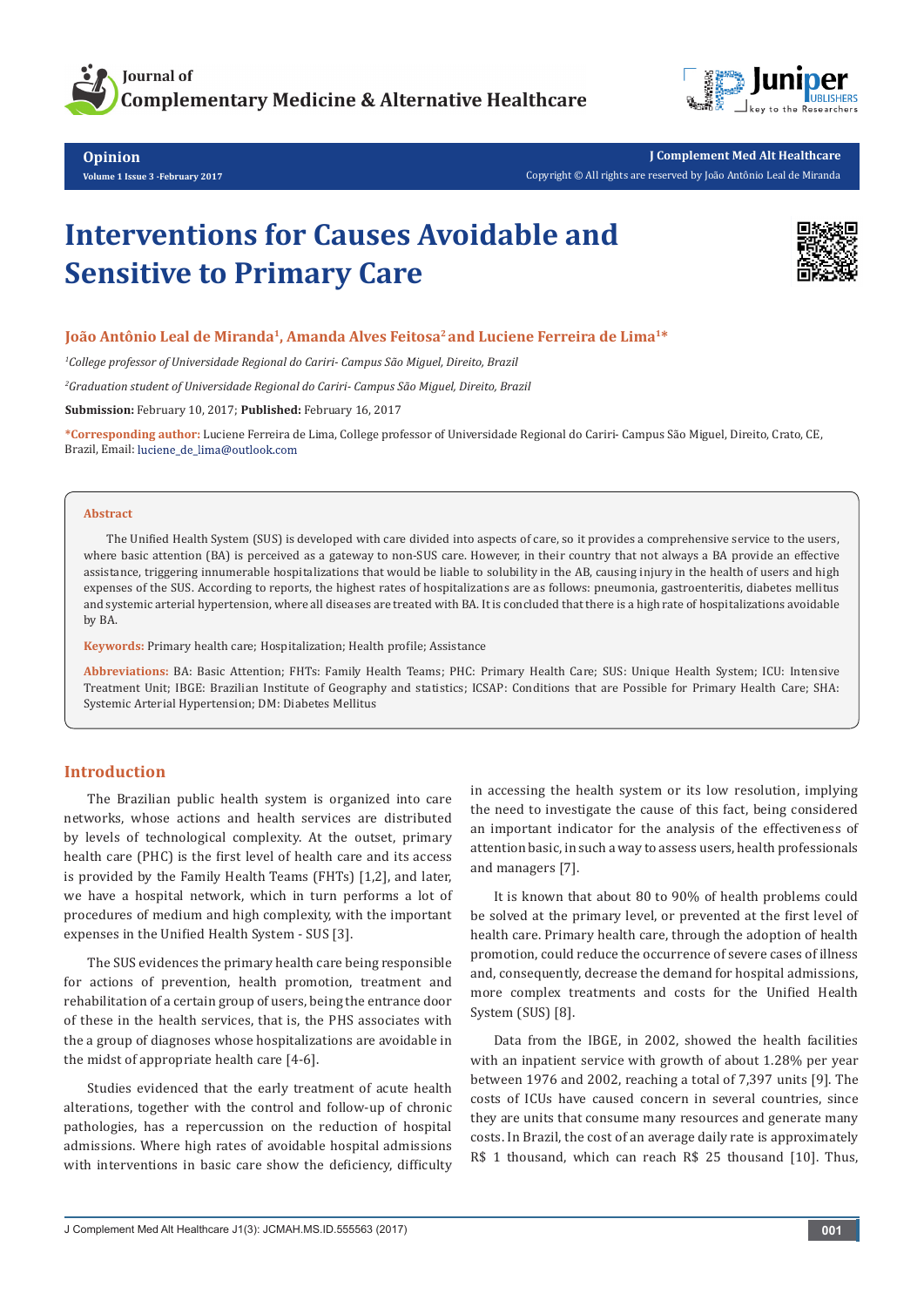expenditures on services of medium and high complexity have increased drastically, mainly due to hospitalizations due to conditions sensitive to primary health care (ICSAP).

The high frequency of hospitalization for diseases considered easy to prevent and amenable to diagnosis and treatment are associated with deficits in the extent of coverage and may reflect both the inadequacy of care for certain population groups and their living and health conditions [2,6]. In addition, such health costs threaten the financial sustainability of many health care systems only [11], which makes it necessary strategies and measures to minimize costs [10].

In this way, it can be seen that basic care must be decisive and comprehensive, being used as a gateway to services, so that entry to levels of medium and high complexity should only exist in cases that have exceeded their responsibility [1]. Therefore, it is necessary to analyze the referrals for medium and high complexity services, in order not to overload the services and to promote the rationing of resources at each level of complexity, in an attempt to avoid undue hospitalization [6].

Governments and researchers have increased interest in identifying ineffective and unnecessary health care. Avoidable hospitalizations, also reported as hospitalizations for conditions sensitive to outpatient care, are among the targets of studies in countries such as the United States, Canada and Brazil [11]. Reducing the number of preventable hospitalizations offers opportunities for reducing health spending and improving the quality of care and quality of life [12].

The high rate of preventable hospital admissions is related to the quality of the services provided in the PHC, where the goal and greatest challenge of the FHTs is precisely to guarantee a quantitative expansion, in order to offer quality assistance, in order to positively impact In the ICSAP.

In order to meet one of the doctrinal principles of SUS universality - it is necessary to plan an effective basic care, however, this fact must be intertwined with all health systems in a structured way, so that a comprehensive and continuous care can be performed of quality [13].

The high index of hospitalizations due to treatable diseases at basic care level, such as pneumonia, gastroenteritis, dengue, hypertension, DM, shows the difficulties of access and quality in PHC, we know that the high hospitalization rates are a reflection of poor PHC. Due to these services are considered the most adequate to take on the role of coordinating the therapeutic path in most of the individual's illness processes; however, socioeconomic factors, environmental, cultural, resource scarcity and structure interfere in this scenario [13,14].

In Brazil, the Family Health Strategies emphasize health care networks and function as a structuring axis of reorganization, since they consider the decentralization and hierarchization of the actions provided, where they are characterized as the services that best fit the coordinating function the therapeutic path of the user in most episodes of illness.

Since PHC aims to provide quality, completeness, and effectiveness in the assistance provided to the user, having as a facilitator in this process the performance under the territory and the organized offer of services, in interventions for prevention and health promotion, The most complex and diverse aspects of the epidemiological situation in Brazil [13].

### **Conclusion**

In view of the foregoing, it can be seen that there is a failure in the primary care actions, this can be observed due to the high number of hospitalizations that are considered treatable in the primary health level, emphasizing as more common pneumonia, gastroenteritis, SAH and DM, Where all the actions of the APS are considered sensitive. It is noticed the failure of specific policies in order to promote their restructuring, so that they meet the real need of SUS users in an integrated and decentralized manner.

#### **References**

- 1. [Oliveira BRG, Viera CSV, Collet N, Lima RAG \(2010\) Causes of](http://www.scielo.br/scielo.php?pid=S1415-790X2010000200009&script=sci_arttext&tlng=en)  [hospitalization in the National Healthcare System of children aged zero](http://www.scielo.br/scielo.php?pid=S1415-790X2010000200009&script=sci_arttext&tlng=en)  [to four in Brazil. Rev Bras Epidemiol 13\(2\): 1-9.](http://www.scielo.br/scielo.php?pid=S1415-790X2010000200009&script=sci_arttext&tlng=en)
- 2. Mendon[ça SS, Albuquerque EC \(2014\) Perfil das internações por](http://www.scielo.br/pdf/ress/v23n3/1679-4974-ress-23-03-00463.pdf)  [condições sensíveis à atenção primária em Pernambuco, 2008 a 2012.](http://www.scielo.br/pdf/ress/v23n3/1679-4974-ress-23-03-00463.pdf)  [Epidemiol Serv Saúde 23\(3\): 463-474.](http://www.scielo.br/pdf/ress/v23n3/1679-4974-ress-23-03-00463.pdf)
- 3. [MENDES A \(2014\) O fundo público e os impasses do financiamento da](http://www.scielo.br/scielo.php?script=sci_arttext&pid=S0104-12902014000401183)  sa[úde universal brasileira. Saúde Soc São Paulo 23\(4\): 1183-1197.](http://www.scielo.br/scielo.php?script=sci_arttext&pid=S0104-12902014000401183)
- 4. [Brasil \(2011\) PORTARIA, Nº. 2.488, DE 21 DE OUTUBRO DE 2011.](http://bvsms.saude.gov.br/bvs/saudelegis/gm/2011/prt2488_21_10_2011.html)  [Aprova a Política Nacional de Atenção Básica, estabelecendo a](http://bvsms.saude.gov.br/bvs/saudelegis/gm/2011/prt2488_21_10_2011.html)  [revisão de diretrizes e normas para a organização da Atenção B](http://bvsms.saude.gov.br/bvs/saudelegis/gm/2011/prt2488_21_10_2011.html)ásica, [para a Estratégia Saúde da Família \(ESF\) e o Programa de Agentes](http://bvsms.saude.gov.br/bvs/saudelegis/gm/2011/prt2488_21_10_2011.html)  [Comunitários de Saúde \(PACS\).](http://bvsms.saude.gov.br/bvs/saudelegis/gm/2011/prt2488_21_10_2011.html)
- 5. [Lavras C \(2011\) Atenção Primária à Saúde e a Organização de Redes](http://www.scielo.br/scielo.php?script=sci_arttext&pid=S0104-12902011000400005)  Regionais de Aten[ção à Saúde no Brasil. Saúde Soc 20\(4\): 867-874.](http://www.scielo.br/scielo.php?script=sci_arttext&pid=S0104-12902011000400005)
- 6. [Farnese JM, Sá MB, Rossi Barbosa LAR, Hoffmann EJ \(2015\) Perfil de](http://gestaoesaude.unb.br/index.php/gestaoesaude/article/viewFile/1207/pdf)  [morbidade hospitalar de pacientes pediátricos de 5 a 9 anos por causas](http://gestaoesaude.unb.br/index.php/gestaoesaude/article/viewFile/1207/pdf)  [sensíveis à atenção primária à saúde nas cinco principais capitais](http://gestaoesaude.unb.br/index.php/gestaoesaude/article/viewFile/1207/pdf)  [brasileiras. Revista Eletrônica Gestão & Saúde 2: 1495-1496.](http://gestaoesaude.unb.br/index.php/gestaoesaude/article/viewFile/1207/pdf)
- 7. [AlfradiqueME, Bonolo PF, Dourado I, Lima-costa MF, Macinko J, et](http://www.scielo.br/pdf/csp/v25n6/16.pdf)  [al. \(2009\) Internações por condições sensíveis à atenção primária:](http://www.scielo.br/pdf/csp/v25n6/16.pdf)  [a construção da lista brasileira como ferramenta para medir o](http://www.scielo.br/pdf/csp/v25n6/16.pdf)  [desempenho do sistema de saúde \(Projeto ICSAP - Brasil\). Cad Saúde](http://www.scielo.br/pdf/csp/v25n6/16.pdf)  [Pública 25\(6\): 1337-1349.](http://www.scielo.br/pdf/csp/v25n6/16.pdf)
- 8. [Lima CCA \(2012\) Internações hospitalares de crianças por condições](https://repositorio.ufba.br/ri/bitstream/ri/6736/1/Diss%20mestrado.%20Suzana%20Costa%20Carvalho.pdf)  [sensíveis a atenção primária à saúde: estudo de tendência temporal de](https://repositorio.ufba.br/ri/bitstream/ri/6736/1/Diss%20mestrado.%20Suzana%20Costa%20Carvalho.pdf)  [Pernambuco. Mestrado em saúde coletiva.](https://repositorio.ufba.br/ri/bitstream/ri/6736/1/Diss%20mestrado.%20Suzana%20Costa%20Carvalho.pdf)
- 9. López EM (2004) Uma revisão do papel dos hospitais de pequeno porte no sistema único de saúde (sus) Dissertação apresentada como requisito parcial para a obtenção de título de Mestre em Gestão de Sistemas e Serviços da Saúde, do Programa de Mestrado Profissional da Escola Nacional de Saúde Pública da Fundação Oswaldo Cruz/ Ministério da Saúde. Brasília Junho de.
- 10. [Silva MPP, Carvalho NZ, Pires JO \(2013\) Causas evitáveis de](http://periodicos.unicesumar.edu.br/index.php/iccesumar/article/viewFile/3189/2287)  [internamento em unidade de terapia intensiva. Iniciação Científica](http://periodicos.unicesumar.edu.br/index.php/iccesumar/article/viewFile/3189/2287)  [CESUMAR 15\(2\): 147-155.](http://periodicos.unicesumar.edu.br/index.php/iccesumar/article/viewFile/3189/2287)
- 11. [Berlin C, Busato A, Rosemann T, Djalali S, Maessen M, et al. \(2014\)](https://www.ncbi.nlm.nih.gov/pubmed/24992827)